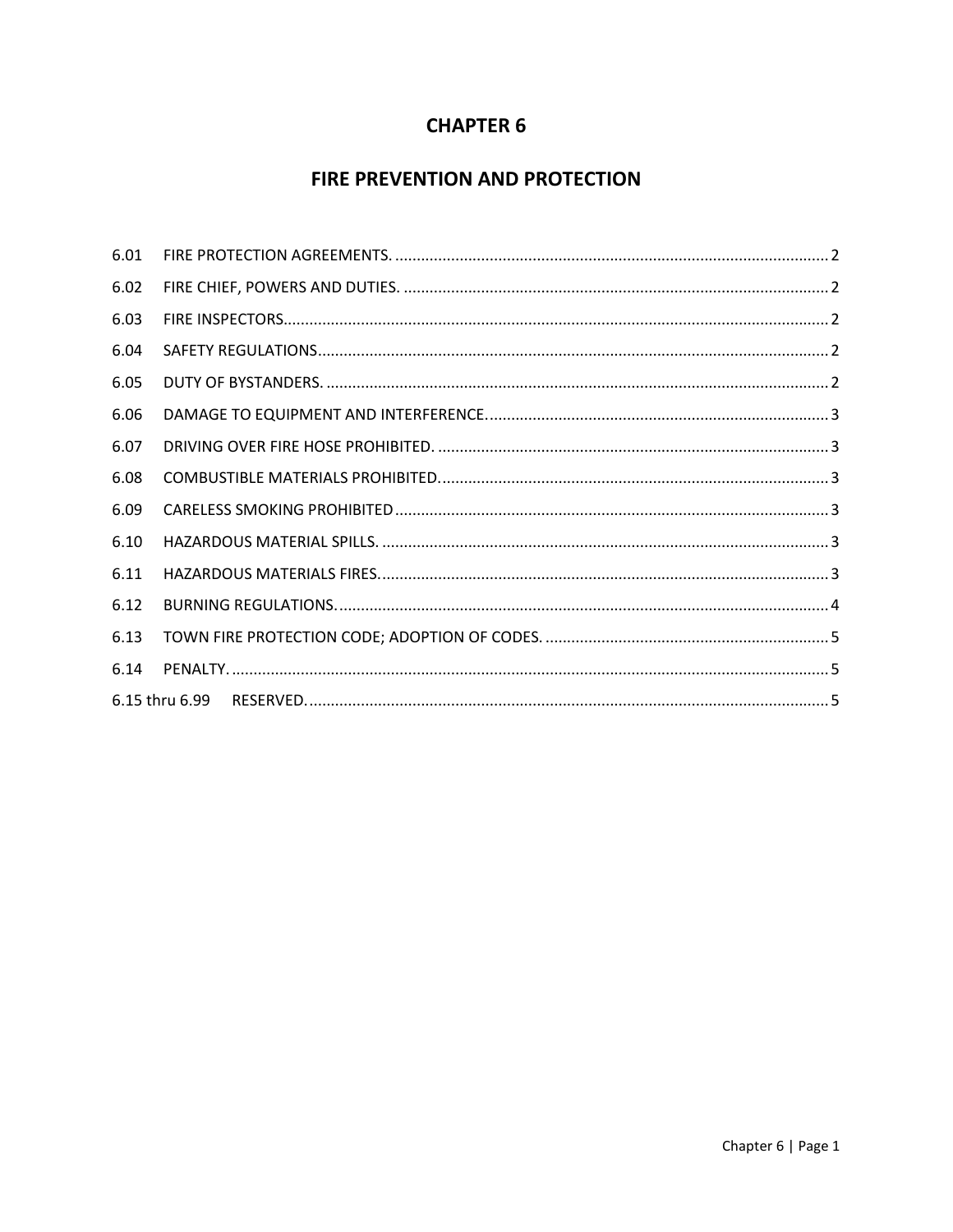<span id="page-1-0"></span>**6.01 FIRE PROTECTION AGREEMENTS.** As authorized in §60.55, Wis. Stats., fire protection for the Town is provided pursuant to an agreement between the Town and Erv's Sparta Area Fire Protection District.

<span id="page-1-1"></span>**6.02 FIRE CHIEF, POWERS AND DUTIES.** The Fire Chief of the Fire Department shall direct the operation of the Fire Department at fires, subject to the rules and regulations which may be adopted by the Town Board and shall issue and enforce such orders as in the Fire Chief's judgment may be best calculated for the protection of property and the extinguishing of fires; and shall enforce all applicable ordinances and rules and regulations of the Town Board.

## <span id="page-1-2"></span>**6.03 FIRE INSPECTORS.**

- 1) APPOINTMENT. The Fire Chief or his designee shall be the Town Fire Inspectors.
- 2) POWERS AND DUTIES. The Fire Inspectors shall make such inspections as may be necessary to ascertain the compliance of the owners or occupants of private premises with the provisions of the applicable State law and the administrative rules of the Department of Commerce, and this chapter, and he may enter any building or upon any premises at any reasonable hour for the purpose of such inspection. Should an inspector find a fire hazard within the Town, he may serve a notice in writing on the owner of the property, giving the owner 48 hours in which to remove the hazard. If the fire hazard is not removed within that time, it is deemed a nuisance and the Fire Inspectors may have the same removed by the Town and the cost of removal shall be recovered by the Town as a special charge pursuant to §66.0627, Wis. Stats.
- 3) INVESTIGATION AND RECORD OF FIRES. The Fire Chief or his designated representative shall investigate the cause of all fires occurring within the Town as soon as possible after their occurrence and shall keep a record thereof, and of the evidence in each case, on file in their offices as public record. The Fire Chief shall notify the Town Clerk of all property fires, including vehicle fires.

<span id="page-1-3"></span>**6.04 SAFETY REGULATIONS**. The Fire Chief or his designated agents may prescribe certain limits in the vicinity of any fire within the Town within which any persons or vehicles shall not be permitted. He may cause the removal of any property whenever it shall become necessary for the preservation of such property from fire, or to prevent the spreading of fire, or to protect adjoining property. He may likewise cause the shut-off of electrical and natural gas services where the same creates a dangerous hazard or interferes with the work of the Fire Department during the progress of the fire.

<span id="page-1-4"></span>**6.05 DUTY OF BYSTANDERS.** Every person who may be present at a fire shall be subject to orders of the Fire Chief or other officers in command and every such person shall render assistance as may be ordered by the officer in charge. Any person who shall refuse to obey such order after the official status of the officer in charge shall be made known to him shall be subject to a penalty as provided in sec. 6.14 of this Chapter.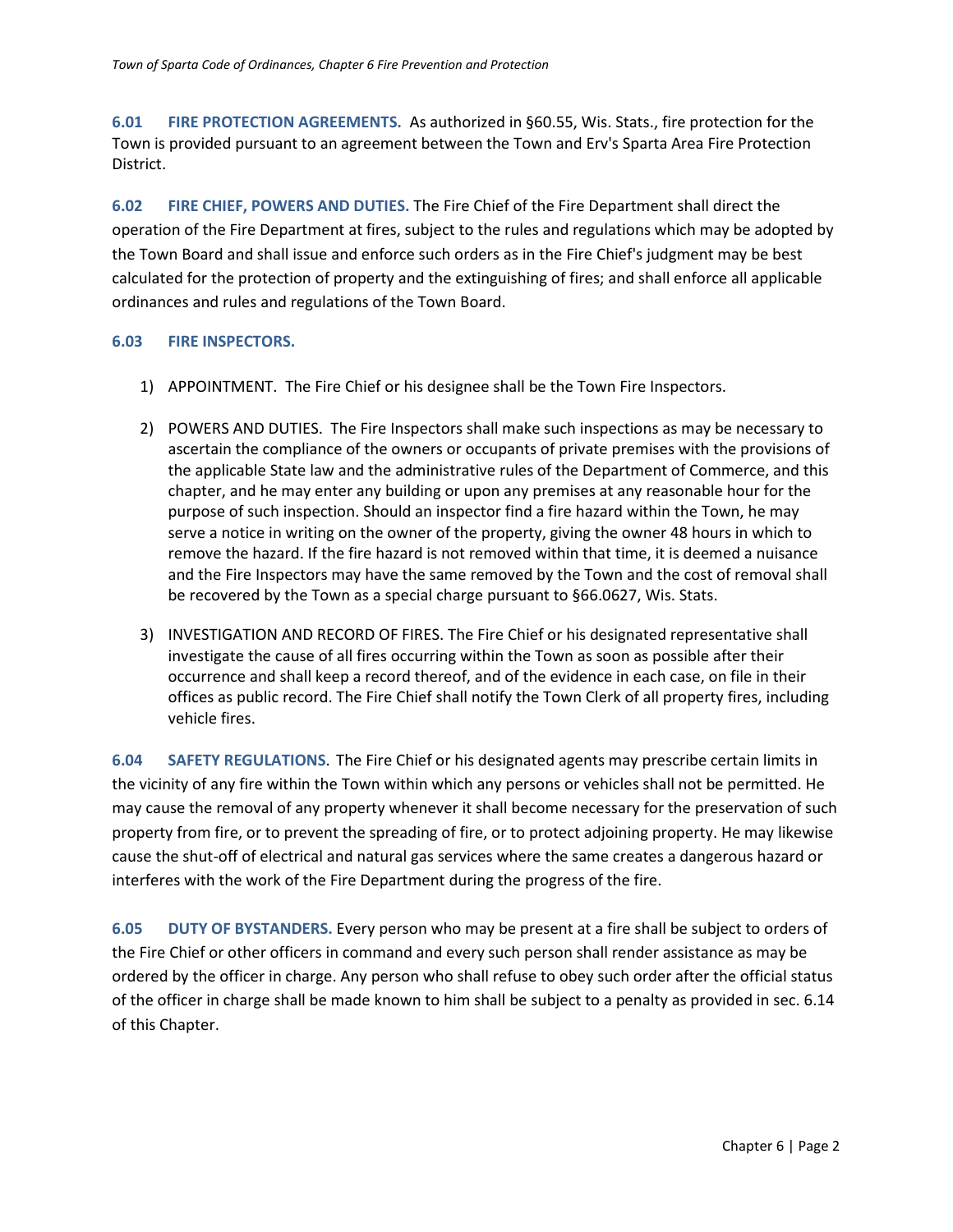<span id="page-2-0"></span>**6.06 DAMAGE TO EQUIPMENT AND INTERFERENCE.** No person shall willfully hinder a fireman in the discharge of his duties, nor shall any person willfully injure in any manner any hose, fire engine or other fire apparatus belonging to the Fire Company.

<span id="page-2-1"></span>**6.07 DRIVING OVER FIRE HOSE PROHIBITED.** No road vehicle shall be driven over any fire hose unless otherwise directed by a Fire Chief.

<span id="page-2-2"></span>**6.08 COMBUSTIBLE MATERIALS PROHIBITED.** No person shall permit on premises he controls any empty boxes, waste paper, excelsior, rags or other combustible materials in such quantities or manner as to create a fire hazard.

## <span id="page-2-3"></span>6.**09 CARELESS SMOKING PROHIBITED**

- 1) No person shall, by careless or willful smoking or use of lighters or matches in smoking, whether intentional or unintentional, set fire to personal property or any building.
- 2) The Fire Chief shall post or cause to be posted "No Smoking" signs on any premises or in any building or any section of such premises or building within the Town where, by the presence of highly combustible materials, in his opinion, the act of smoking presents a fire hazard.

#### <span id="page-2-4"></span>**6.10 HAZARDOUS MATERIAL SPILLS.**

- 1) Notwithstanding other requirements of law, as soon as any person responsible for a facility or operation, or responsible for emergency response for a facility or operation has information of any known or suspected release of materials which are resulting or may result in illicit discharges or pollutants discharging into or onto land and waters within the Town of Sparta, he or she shall take all necessary steps to ensure the discovery, containment, and cleanup of such release and the costs thereof.
- 2) In the event of such a release of hazardous materials, said person shall immediately notify emergency response agencies of the occurrence via emergency dispatch services.

## <span id="page-2-5"></span>**6.11 HAZARDOUS MATERIALS FIRES.**

- 1) Every person using, storing, handling or transporting flammable or combustible liquids, chemicals, gasses or other hazardous materials shall comply with the requirements of Wis. Adm. Code ATCP 93 as the same is now in force and may hereafter from time to time be amended.
- 2) Every person using, storing, handling or transporting (whether by rail or on the highways) flammable or combustible liquids, chemicals, gasses or other hazardous materials shall be liable to the Town for the actual cost of labor and materials associated with the use of any specialized extinguishing agent, chemical, neutralizer or similar materials or equipment employed to extinguish, confine, neutralize, contain or clean up any such hazardous material which is involved in any fire or accidental spill or in the threat of any fire or accidental spill.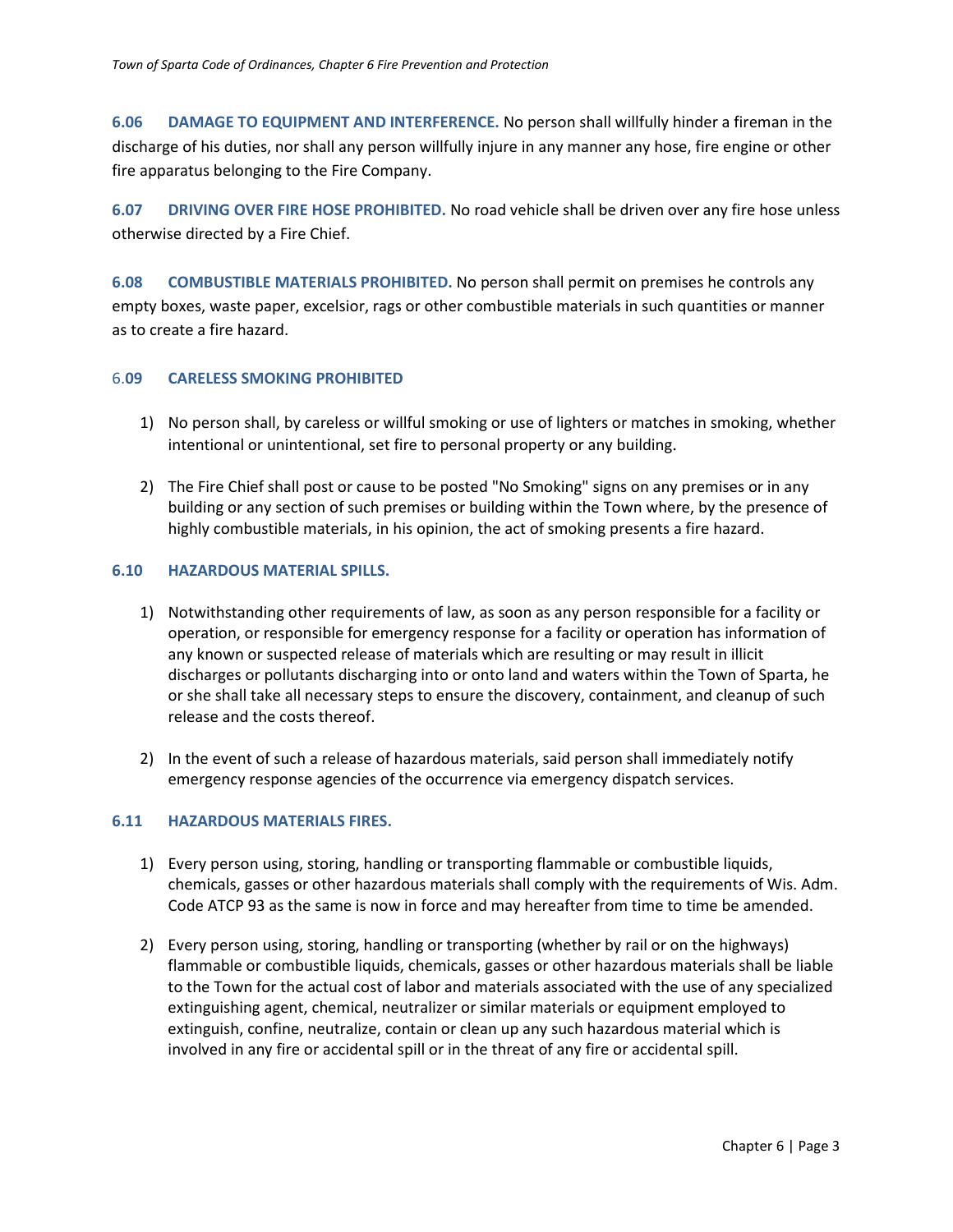#### <span id="page-3-0"></span>**6.12 BURNING REGULATIONS.**

- 1) RESIDENTIAL DISTRICTS. The following regulations shall be applicable in all Residential Districts of the Monroe County Zoning Code:
	- a) Trash Burning. No person shall kindle or cause to be kindled any fire in or upon any street, alley, public way, park or any public or private ground within the Town within twenty-five (25) feet of any building unless the same is confined within an outside fireplace or grill, metal or concrete incinerator, a wire refuse burner, basket or metal enclosure with a cover attached to prevent the escape of sparks and burning material. No garbage, wet paper, rubber, rags or other materials producing a foul smell shall be burned.
	- b) Leaf Burning. Leaves may be burned in the rear yard only while attended continuously by an adult.
	- c) Controlled Burning by the Fire Department. Controlled burning by the Fire Department is permitted.
- 2) NONRESIDENTIAL DISTRICTS. In addition to burning permitted in residential districts, as provided in sub. (1) above, burning is permitted in nonresidential districts on properties located 300 feet or more from a residential district, subject to the following:
	- a) No person may kindle a large brush fire or other fire without first notifying the Monroe County Sherriff's Dispatch. In the event that such notice is not given and the Fire Department is called, the property owner or person responsible shall be subject to the provisions of sec. 6.14 of this Code.
	- b) All fires shall be continuously attended by a responsible person until extinguished.
	- c) During periods of dry weather, the Town Chairperson may declare a burning ban and, until such burning ban is terminated, it shall be unlawful to kindle any large brush fire or other fire permitted in this section.
	- d) No fire shall be kindled on right-of-way normally maintained by the Town, the County or the State or any roadway in the Town.
	- e) No burning of garbage; rubber; materials emitting toxic fumes or substances, noxious odors or creating a health hazard; building materials; or waste materials and rubbish resulting from building construction, demolition or site clearing shall be allowed, except all-wood products.
- 3) PENALTY. Any person who is convicted of violating any of the terms and provisions of this section shall be liable to the Town for all costs and expenses incurred in fighting or extinguishing such fire and, in addition thereto, shall be subject to a forfeiture, as provided in sec. 1.07 of this Code.